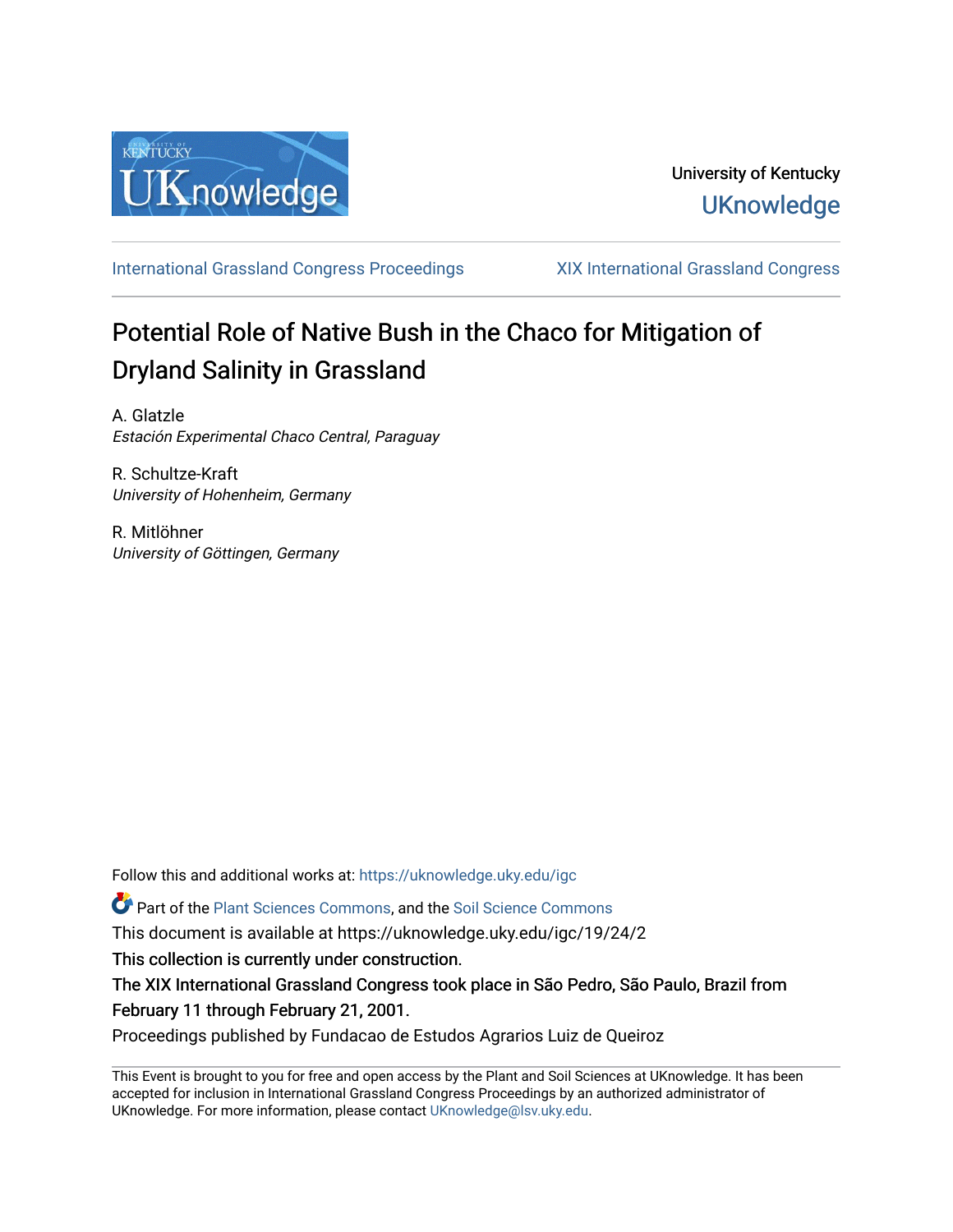## **POTENTIAL ROLE OF NATIVE BUSH IN THE CHACO FOR MITIGATION OF DRYLAND SALINITY IN GRASSLAND**

A. Glatzle<sup>1</sup>, R. Schultze-Kraft<sup>2</sup> and R. Mitlöhner<sup>3</sup>

<sup>1</sup>Estación Experimental Chaco Central, Cruce de los Pioneros, Paraguay; present address: Wacholderweg 15, D-72178 Waldachtal, Germany; <sup>2</sup>University of Hohenheim (380), D-70593 Stuttgart, Germany; <sup>3</sup>University of Göttingen, D-37077 Göttingen, Germany

### **Abstract**

There is a zone of some 3.000.000 ha with an elevated dryland salinity risk in the Paraguayan Chaco due to a shallow saline ground water table. Evidence is shown of the crucial role native bush seems to play in keeping the water table at a low level and reducing therefore the risk of soil salinisation. In this paper a planned field experiment is outlined to define the tolerable level of deforestation and pasture establishment for a sylvopastoral production system in the Chacoan zone prone to dryland salinity.

**Keywords:** Deforestation, thornbush, osmotic potential, sylvopastoral system, Paraguay

#### **Introduction**

The Paraguayan Chaco is an alluvial plain with sediments from the Andes. It is a semiarid to sub-humid region of approximately 250.000  $km^2$  with 500-1200 mm rainfall/year (mainly summer incidence). The undisturbed natural vegetation is predominantly a droughtdeciduous thornshrub thicket. In the more humid eastern part of the Chaco, the landscape is characterised by a mosaic of thornbush and temporarily waterlogged edaphic grasslands ("water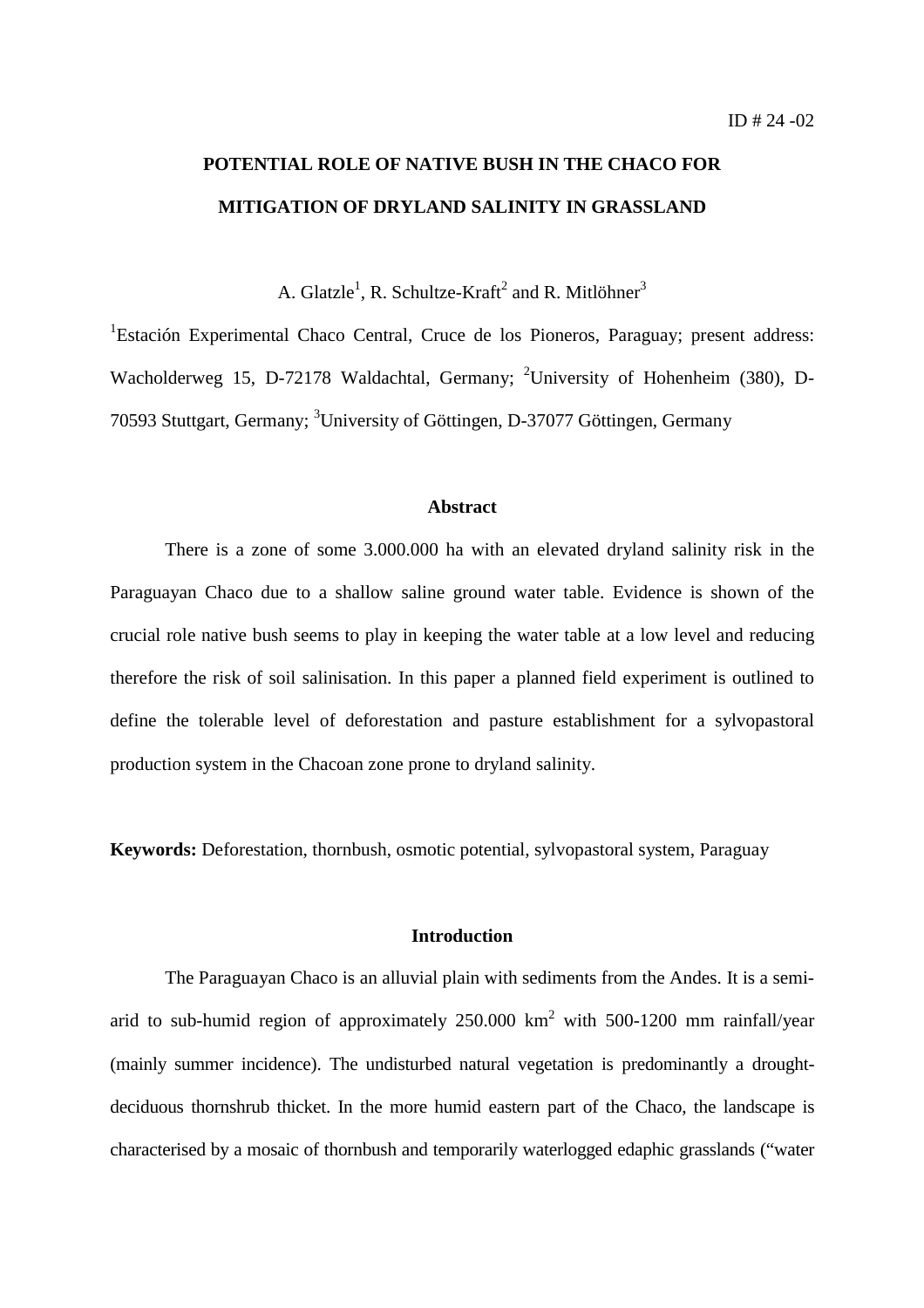camps"). The dominant soil type in the Chaco is a fertile Luvisol with increasing conductivity in depth. Soils of the water camps are typical Gleysols.

From northeast to southwest, right across the Paraguayan Chaco, there is a belt of 50- 75 km width and about 500 km length with a shallow, saline ground water table (Wiens, 1996). This is a transition zone between the semi-arid Central Chaco and the sub-humid Bajo Chaco. In this zone, the water table has such a high level (sometimes <150 cm) that dryland salinity may occur due to capillary ascension and salt outcrops at the soil surface ("discharge areas" of ground water), particularly in and around lagoons and water camps (Wiebe-Harder, 1999). In contrast, in the "recharge areas" in the northwestern part of the Chaco, close to the Andes, the water table remains in considerable depth (>30 m). The large-distance ground water flow rate from northwest to southeast is very low  $(<1$  m yr<sup>-1</sup>; Hoyer, 1993).

#### **The problem**

Since the 1960's, native bush is successively cleared in order to establish pastures with *Cenchrus ciliaris* (buffel grass), *Panicum maximum* (panic) cv. Gatton and other grasses. In the Paraguayan Chaco, the annual rate of bush clearing has reached approx. 100.000 ha. In this way extensive production systems predominantly based on bush browsing are increasingly replaced by semi-intensive ranching on man-made grasslands with cow-calf systems and steer fattening. Nowadays more than 1 million ha of sown grassland has been established in the Central Chaco. Man-made grasslands are successively extending towards the aforementioned transition zone prone to dryland salinity.

When bush is cleared for pasture establishment, the water table rises and the saline ground water is diluted. For example, under grassland a water table rise by 8 cm and a reduction of electrical conductivity by 34% have been measured on average over four months, in comparison with adjacent bush (Nitsch, 1994). This is due to the reduced transpiration (lower leaf area index), reduced rooting depth, and hence increased infiltration rate of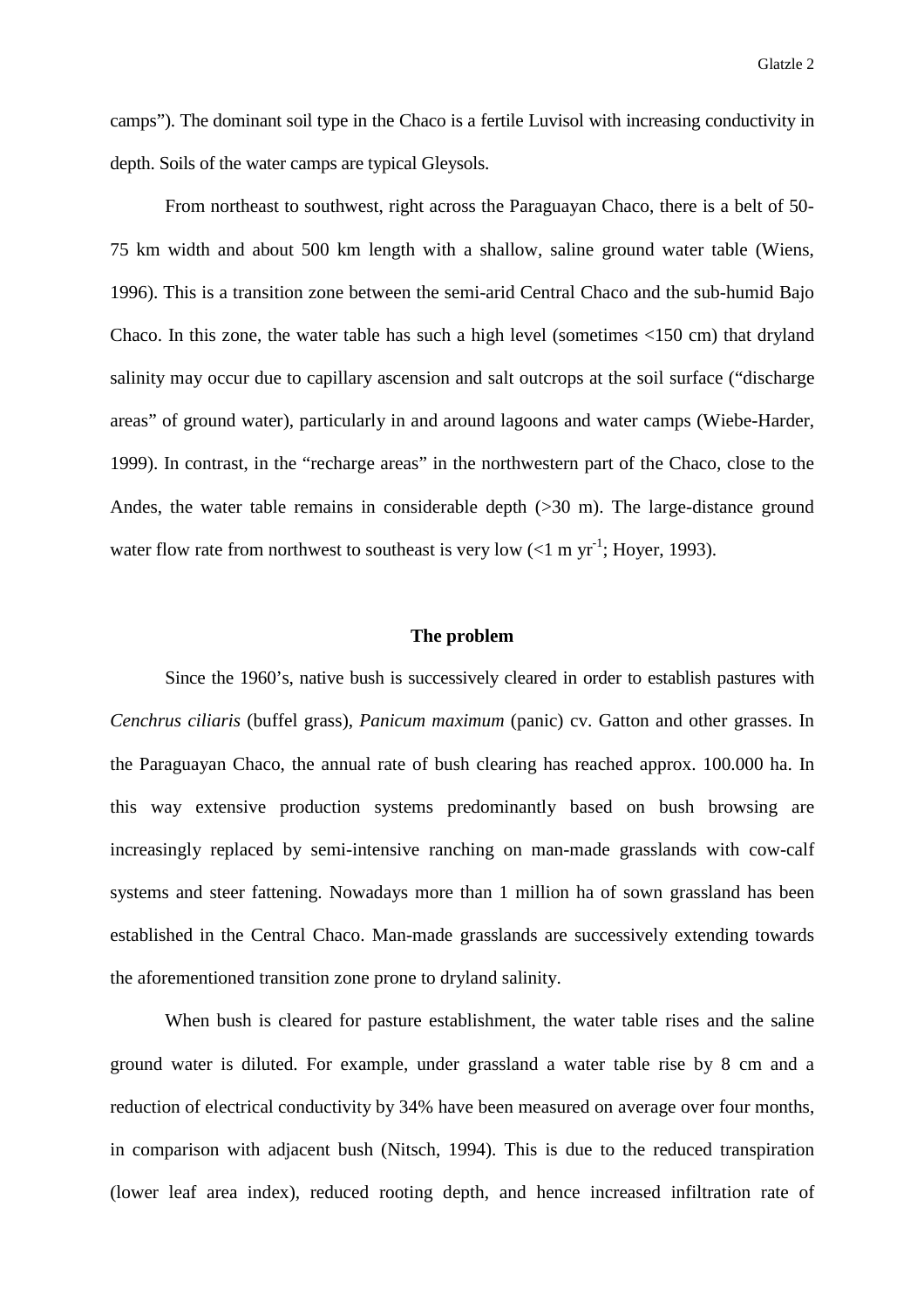rainwater in grassland as compared to bushland. Therefore capillary ascension of saline groundwater (though diluted) and soil surface salinisation are more frequent in pastureland than in bushland (Bennett, 1998).

Although the dynamics of salts in the soil are not yet clearly understood, field observations at sites with a shallow water table suggest that a few centimetres of difference of the mean depth of the water table may cause a grassland either to grow vigorously or to die off (mostly during wet years) due to soil salinisation. On the other hand, during a sequence of drier years, when the ground water table is lowered and salts are leached from the soil surface, a spontaneous rehabilitation of salt affected areas has been observed (Glatzle, 1999).

#### **The presumed role of native bush**

Most of the Chacoan native woody species such as *Prosopis ruscifolia*, *Bulnesia sarmientoi*, *Ruprechtia triflora*, *Zizyphus mistol* or *Tabebuia nodosa* are capable of producing tremendously high suction capacities (up to >50 bar) as measured by Mitlöhner (1995) with a Scholander device, enabling them to absorb water from a rather saline environment: Water absorption should be possible from a solution with an electrical conductivity of up to 65 mS cm<sup>-1</sup>. This suggests that native bush, whose rooting depth easily reaches the ground water level in areas prone to salinity, is able to re-lower rapidly the water table, re-concentrating the ground water up to a maximum salinity level, after the water table had risen and the ground water had been diluted following a rain water infiltration event. Due to its very high suction force, Chacoan bush seems to keep the ground water at a low level, playing a crucial role for the mitigation or avoidance of soil salinisation and degradation of productive land resources.

In a semi-arid climatic zone such as the Chaco, where annual potential evapotranspiration exceeds 2000 mm (more than twice the annual rainfall), native xerophytic bush could obviously transpire much more water if transpiration was not limited by soil water availability (drought and high tension) and/or by high concentration of salts in the soil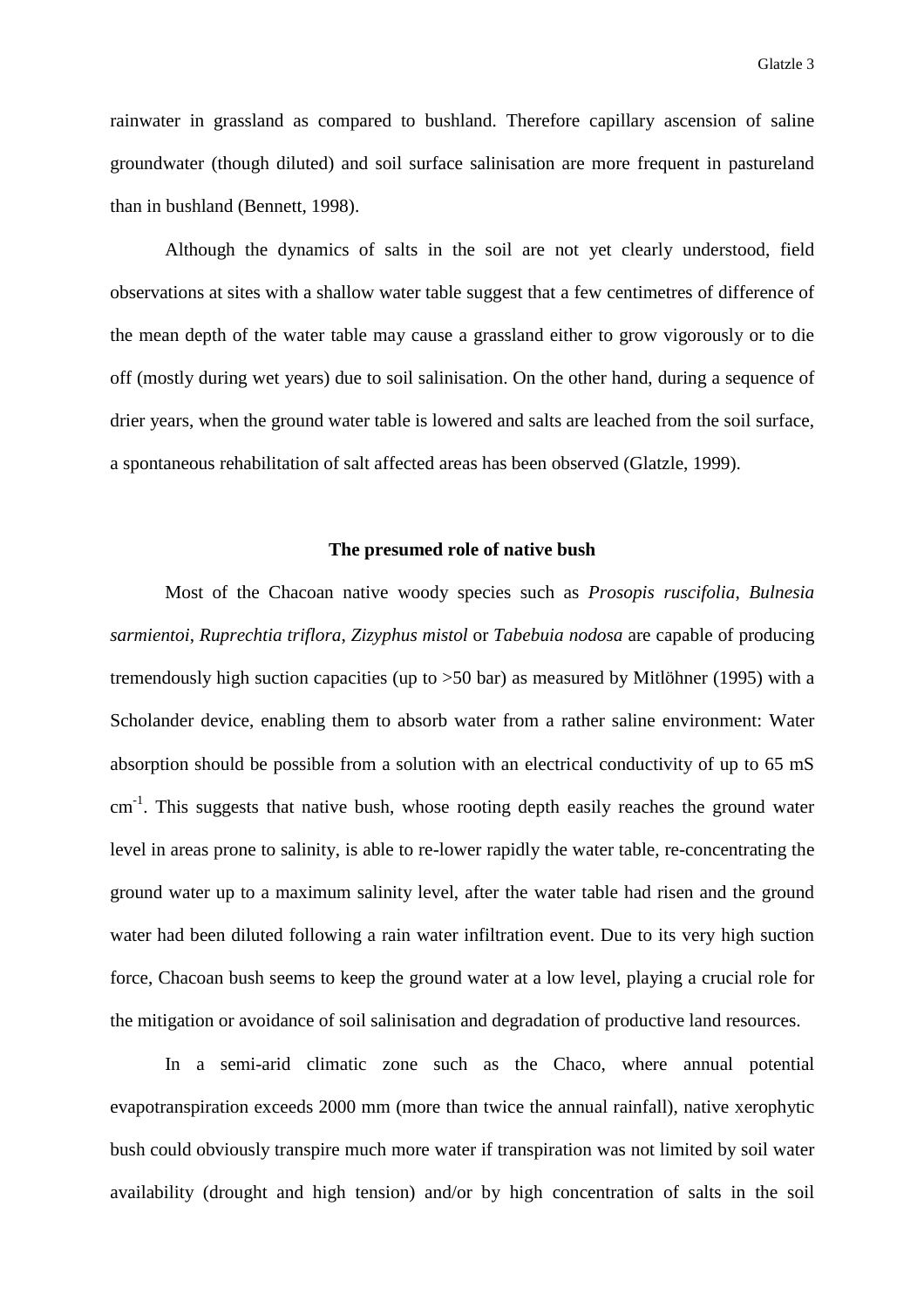solution (high osmotic potential). It is assumed therefore that even a reduced bush density could fulfil in an associated pasture its ground-water-regulatory-function, transpiring rapidly excess rainwater in the soil, as long as the rooting system reaches most of the soil volume. Since native bush has little pastoral value, and some bush clearing is necessary to reduce competition for light, water and nutrients in order to successfully establish a pasture, a sylvopastoral system should constitute the compromise of producing beef while keeping the risk of dryland salinity at a tolerable level in areas with a shallow water table.

#### **Experimental approach**

On the basis of this hypothesis, a field experiment will be carried out in order to define the permissible extent of bush clearing and pasture establishment in the transition zone prone to salinisation: At two representative water camps susceptible to dryland salinity, a strip of bush, 50 m wide, will be cleared along the gradient towards the centre of the water camp and planted with Estrella grass (*Cynodon nlemfuensis*). Perpendicularly to this strip, three lines with a series of boreholes for ground water observation are installed from inside the bush right across the grass strip. Each line has to follow more or less the same depth of the water table (about 100 cm, 150 cm and 200 cm, measured at the end of the dry season). Weekly observations will provide information on the level and the amplitude of the water table and the variation of the ground water salinity as affected by rainfall and by the distance from the edge of the bush. In the centre of the pasture strip and inside the bush, conductivity sensors and tensiometers shall be installed permanently at a variety of depths from the soil surface to ground water level in order to observe the dynamics of soil salinity and humidity along the soil profile. Furthermore the suction power of the dominating woody species growing at the edge and inside the bush shall be measured, at various degrees of soil humidity, with an Scholander device.

On the basis of the data observed it is expected to better understand the ground water and salt dynamics in the soil and to be able to assess up to which approximate distance from